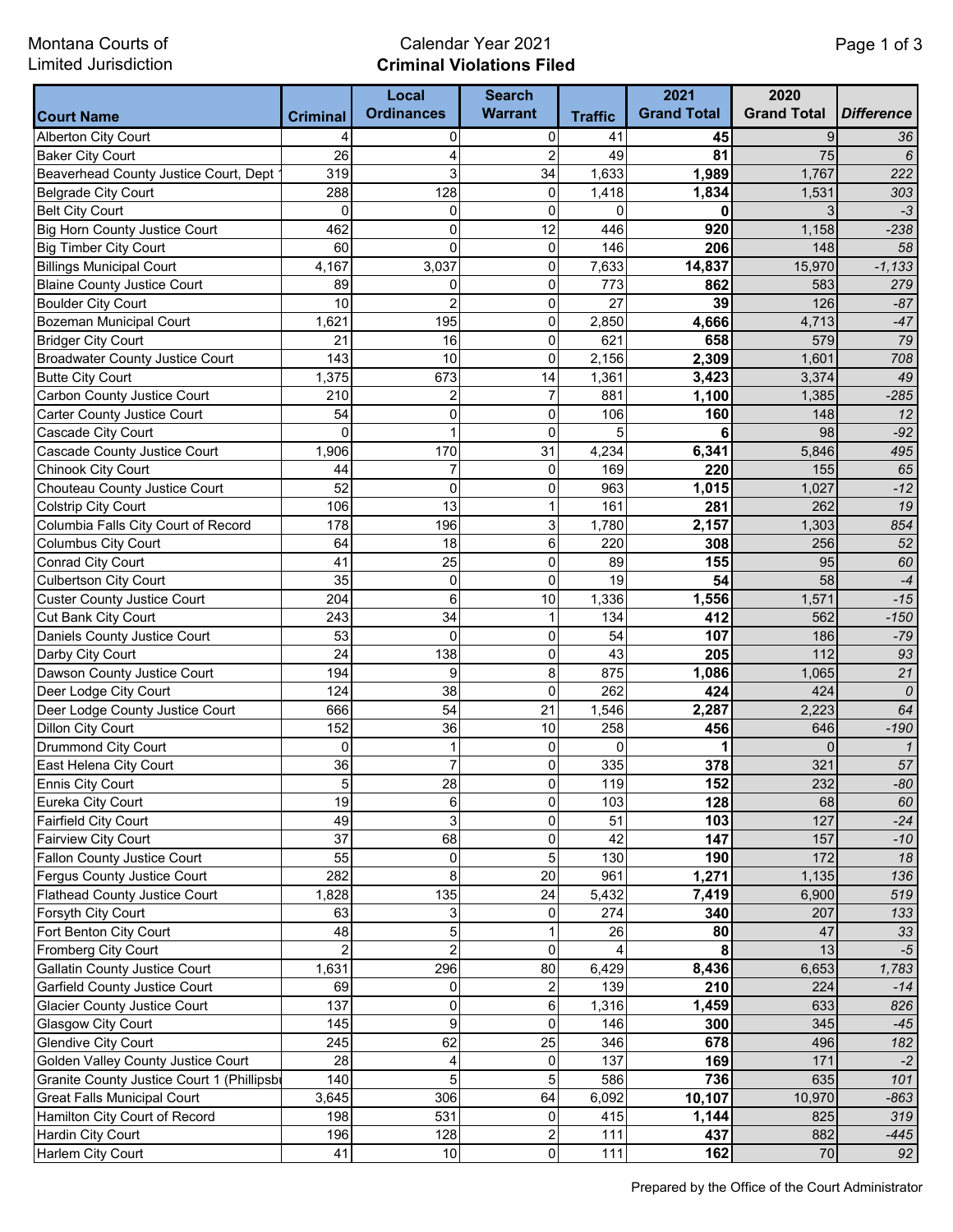Montana Courts of Limited Jurisdiction

## Calendar Year 2021 **Criminal Violations Filed**

|                                         |                 | Local                   | <b>Search</b>           |                | 2021               | 2020               |                   |
|-----------------------------------------|-----------------|-------------------------|-------------------------|----------------|--------------------|--------------------|-------------------|
| <b>Court Name</b>                       | <b>Criminal</b> | <b>Ordinances</b>       | <b>Warrant</b>          | <b>Traffic</b> | <b>Grand Total</b> | <b>Grand Total</b> | <b>Difference</b> |
| <b>Harlowton City Court</b>             | 32              | 10                      |                         | 36             | 79                 | 112                | $-33$             |
| Havre City Court                        | 1,182           | 99                      | 59                      | 984            | 2,324              | 2,418              | $-94$             |
| Helena Municipal Court                  | 1,096           | 149                     | $\mathbf 0$             | 2,254          | 3,499              | 4,231              | $-732$            |
| Hill County Justice Court of Record     | 687             | 40                      | 98                      | 1,391          | 2,216              | 2,134              | 82                |
| Hot Springs City Court                  | 27              | 18                      | $\mathbf 0$             | 133            | 178                | 203                | $-25$             |
| <b>Hysham City Court</b>                | $\mathbf 0$     | $\mathbf 0$             | $\mathbf 0$             | 1              |                    | $\Omega$           | $\mathbf{1}$      |
| Jefferson County Justice Court          | 221             | 9                       | 3                       | 1,836          | 2,069              | 1,693              | 376               |
| Joliet City Court                       | 9               | 3                       | $\mathbf 0$             | 11             | 23                 | 20                 | 3                 |
| Judith Basin Justice Court              | 56              | $\mathbf 0$             | $\overline{0}$          | 736            | 792                | 523                | 269               |
| Kalispell Municipal Court               | 875             | 54                      | 24                      | 3,182          | 4,135              | 4,620              | $-485$            |
| Lake County Justice Court               | 1,140           | 9                       | 59                      | 1,540          | 2,748              | 2,468              | 280               |
| Laurel City Court                       | 208             | 56                      | $\mathbf 0$             | 701            | 965                | 811                | 154               |
| Lewis and Clark County Justice Court    | 2,049           | 184                     | 44                      | 5,372          | 7,649              | 5,752              | 1,897             |
| Lewistown City Court                    | 275             | 124                     | 9                       | 680            | 1,088              | 1,008              | 80                |
| Libby City Court                        | 110             | 18                      | 0                       | 240            | 368                | 396                | $-28$             |
| <b>Liberty County Justice Court</b>     | 42              | 1                       | $\overline{c}$          | 155            | 200                | 166                | 34                |
| <b>Lincoln County Justice Court</b>     | 445             | 26                      | 0                       | 1,141          | 1,612              | 1,693              | $-81$             |
| Livingston City Court                   | 300             | 63                      | 0                       | 343            | 706                | 591                | 115               |
| Madison County Justice Court            | 217             | 5                       | 0                       | 1,085          | 1,307              | 1,114              | 193               |
| Malta City Court                        | 43              | 8                       | $\overline{c}$          | 29             | 82                 | 119                | $-37$             |
| Manhattan City Court                    | 39              | 10                      | 0                       | 111            | 160                | 111                | 49                |
| McCone County Justice Court             | 30              | 3                       | 0                       | 79             | 112                | 109                | $\sqrt{3}$        |
| Meagher County Justice Court            | 41              | 0                       | 0                       | 121            | 162                | 109                | 53                |
| Miles City City Court                   | 248             | 132                     | 6                       | 653            | 1,039              | 692                | 347               |
| Mineral County Justice Court            | 309             | 3                       | 4                       | 1,751          | 2,067              | 1,250              | 817               |
| Missoula County Justice Court of Record | 1,769           | 131                     | 47                      | 6,280          | 8,227              | 6,440              | 1,787             |
| Missoula Municipal Court                | 2,868           | 1,634                   | 56                      | 3,879          | 8,437              | 9,451              | $-1,014$          |
| Musselshell County Justice Court        | 89              | 0                       | $\mathbf 0$             | 414            | 503                | 549                | $-46$             |
| Park County Justice Court               | 764             | 8                       | 3                       | 1,725          | 2,500              | 2,247              | 253               |
| Petroleum County Justice Court          | 35              | $\mathbf 1$             | $\mathbf 0$             | 42             | 78                 | 105                | $-27$             |
| Phillips County Justice Court           | 83              | 1                       | $\overline{\mathbf{c}}$ | 458            | 544                | 422                | 122               |
| Phillipsburg City Court                 | 0               | 8                       | $\mathbf 0$             | $\mathbf 0$    | 8                  | $\overline{7}$     | $\overline{1}$    |
| Plains City Court                       | 14              | 10                      | $\mathbf 0$             | 86             | 110                | 120                | $-10$             |
| Polson City Court                       | 171             | 10                      | $\pmb{0}$               | 252            | 433                | 436                | $-3$              |
| Pondera County Justice Court            | 106             | $\mathbf{1}$            | 5                       | 975            | 1,087              | 841                | 246               |
| Powder River County Justice Court       | 60              | $\overline{0}$          | $\overline{0}$          | 1,274          | 1,334              | 827                | 507               |
| Powell County Justice Court             | 417             | $\overline{2}$          | 0                       | 1,382          | 1,801              | 1,590              | 211               |
| Prairie County Justice Court            | 34              | 0                       |                         | 324            | 359                | 347                | 12                |
| Ravalli County Justice Court            | 1,078           | 37                      | 67                      | 4,803          | 5,985              | 5,018              | 967               |
| Red Lodge City Court of Record          | 102             | 55                      | 14                      | 363            | 534                | 571                | $-37$             |
| <b>Richland County Justice Court</b>    | 214             | 0                       | 0                       | 1,227          | 1,441              | 1,044              | 397               |
| Ronan City Court                        | 55              | 28                      | 0                       | 99             | 182                | 301                | $-119$            |
| Roosevelt County Justice Court 1        | 64              | $\pmb{0}$               | 5                       | 94             | 163                | 222                | $-59$             |
| Roosevelt County Justice Court 2        | 56              | 1                       | 3                       | 406            | 466                | 529                | $-63$             |
| Rosebud County Justice Court, Dept. 1   | 128             | $\boldsymbol{2}$        | 18                      | 1,682          | 1,830              | 1,306              | 524               |
| Roundup City Court                      | 80              | 26                      | $\overline{\mathbf{c}}$ | 156            | 264                | 354                | $-90$             |
| Sanders County Justice Court            | 206             | $\mathbf{1}$            | 3                       | 1,429          | 1,639              | 1,591              | 48                |
| Scobey City Court                       | $\overline{7}$  | $\overline{c}$          | $\mathbf 0$             | 24             | 33                 | 79                 | $-46$             |
| Shelby City Court                       | 62              | 25                      | 0                       | 168            | 255                | 306                | $-51$             |
| Sheridan County Justice Court           | 137             | $\mathbf 1$             | $\overline{c}$          | 278            | 418                | 260                | 158               |
| <b>Sidney City Court</b>                | 378             | 56                      | $\mathbf 0$             | 784            | 1,218              | 1,153              | 65                |
| Silver Bow County Justice Court Dept. 1 | 593             | $\pmb{0}$               | 25                      | 1,397          | 2,015              | 1,706              | 309               |
| Silver Bow County Justice Court Dept. 2 | 690             | 0                       | 16                      | 1,448          |                    | 1,782              | 372               |
| St. Ignatius City Court                 | 6               | 55                      | 0                       | 37             | 2,154<br>98        |                    |                   |
| Stevensville City Court                 | 21              | $\mathbf 5$             | $\mathbf 0$             | 94             | 120                | 203<br>82          | $-105$<br>38      |
|                                         | 180             | $\overline{\mathbf{4}}$ | 19                      | 1,050          |                    | 1,491              | $-238$            |
| <b>Stillwater County Justice Court</b>  |                 |                         |                         |                | 1,253              |                    |                   |